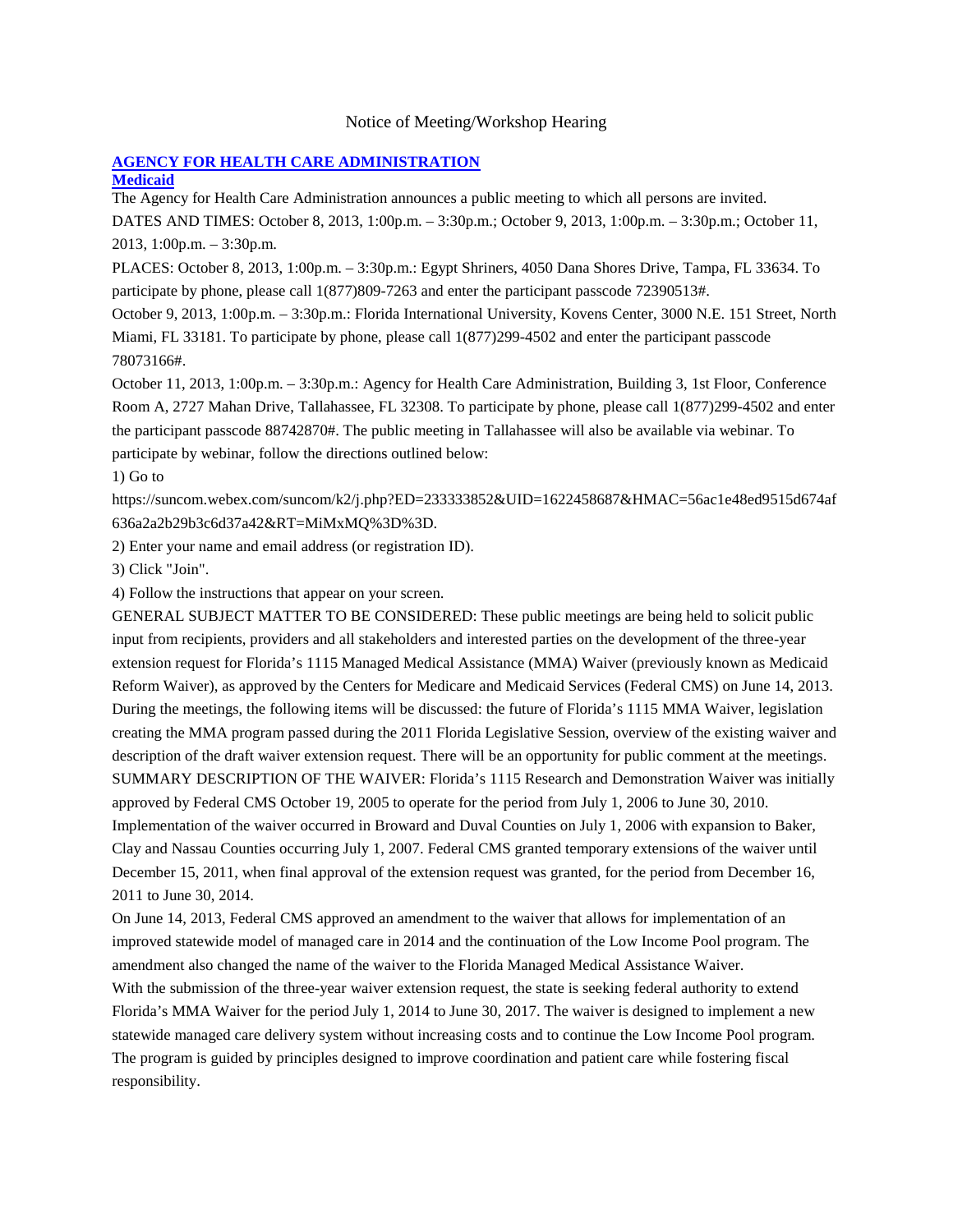The MMA program will provide primary and acute medical care for the majority of Medicaid recipients through high quality, competitively selected managed care organizations. Moving from a fee-for-service system to the MMA program, the program increases consumer protections as well as quality of care and access for Floridians in many ways including:

• Increases recipient participation on Florida's Medical Care Advisory Committee and convenes smaller advisory committees to focus on key special needs populations;

• Ensures the continuation of services until the primary care or behavioral health provider reviews the enrollee's treatment plan (no more than sixty calendar days after the effective date of enrollment);

• Ensures recipient complaints, grievances and appeals are reviewed immediately for resolution as part of the rapid cycle response system;

• Establishes Healthy Behaviors programs to encourage and reward healthy behaviors and, at a minimum, requires plans offer a medically approved smoking cessation program, a medically directed weight loss program and a substance abuse treatment plan;

• Requires Florida's External Quality Review Organization to validate each plan's encounter data every three years;

• Enhances consumer report cards to ensure recipients have access to an understandable summary of quality, access, and timeliness regarding the performance of each participating managed care plan;

• Enhances the plan's performance improvement projects by focusing on six key areas with the goal of achieving improved patient care, population health and reducing per capita Medicaid expenditures;

• Enhances metrics on plan quality and access to care to improve plan accountability; and

• Enhances the state's comprehensive continuous quality improvement strategy, focusing it on all aspects of quality improvement in Medicaid.

PUBLIC NOTICE AND PUBLIC COMMENT: OCTOBER 1, 2013 – OCTOBER 30, 2013

The Agency will conduct a 30-day public notice and comment period prior to the submission of the waiver extension request to Federal CMS. The Agency will consider all public comments received regarding the waiver extension request. The 30-day public notice and public comment period begins October 1, 2013 and ends October 30, 2013. To view a comprehensive description of the waiver extension request, please click the following link: http://ahca.myflorida.com/Medicaid/statewide\_mc/pdf/mma/1115\_Public\_Notice\_Document\_Oct\_1\_2013.pdf More information is available on the Agency's website at the following link:

http://ahca.myflorida.com/Medicaid/statewide\_mc/index.shtml#FCA

To submit comments by postal service or internet e-mail, please follow the directions outlined below. When providing comments regarding the 1115 MMA Waiver extension request, please have '1115 MMA Waiver Extension Request' referenced in the subject line.

Mail comments and suggestions to:

1115 MMA Waiver Extension Request

Office of the Deputy Secretary for Medicaid

Agency for Health Care Administration

### 2727 Mahan Drive, MS #8

#### Tallahassee, Florida 32308

You may also e-mail your comments and suggestions to: FLMedicaidWaivers@ahca.myflorida.com.

A copy of the agenda may be obtained by contacting: Ms. Linda Macdonald at (850)412-4031 or via email at Linda.Macdonald@ahca.myflorida.com.

Pursuant to the provisions of the Americans with Disabilities Act, any person requiring special accommodations to participate in this workshop/meeting is asked to advise the agency at least 7 days before the workshop/meeting by